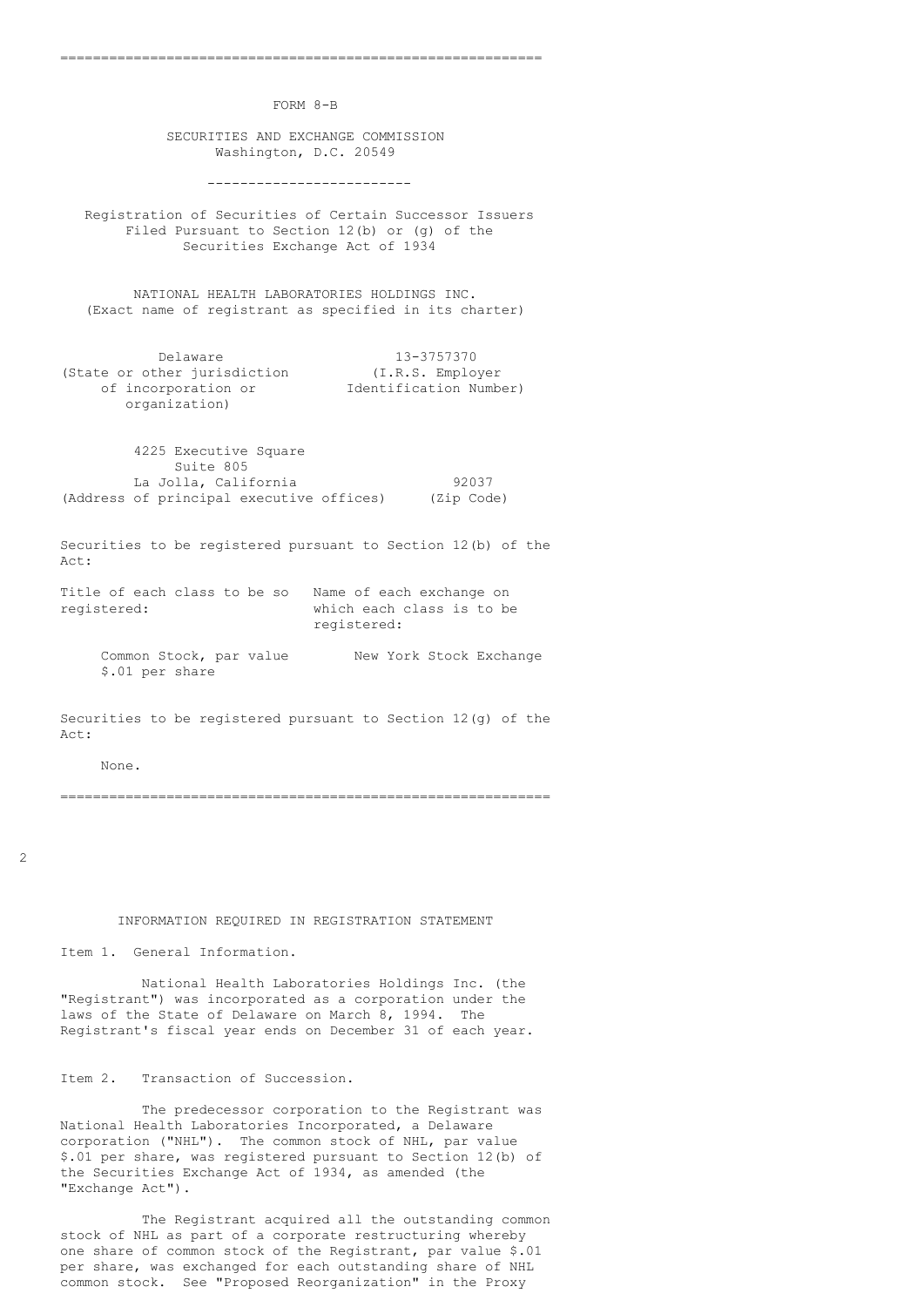Statement/Prospectus of NHL, dated April 26, 1994, and Exhibit A thereto, "Agreement and Plan of Merger", incorporated herein by reference pursuant to General Instruction A(b) to this Form 8-B.

Item 3. Securities to be Registered.

 The Registrant has authorized 220,000,000 shares of common stock, of which on June 27, 1994: (i) 84,753,192 were issued to persons other than the Registrant and (ii) none were held by or for the account of the Registrant.

 Item 4. Description of Registrant's Securities to be Registered.

 For a description of Registrant's common stock, see the information set forth under the captions "Proposed Reorganization--New York Stock Exchange Listing"; "--Dividends"; and "--Description of NHL Holdings' Capital Stock" on pages 8-9 of the Proxy Statement/Prospectus included in Amendment No. 1 to the Registrant's Registration Statement on Form S-4 (Registation No. 33-52655) (the "Registration Statement") filed with the Securities and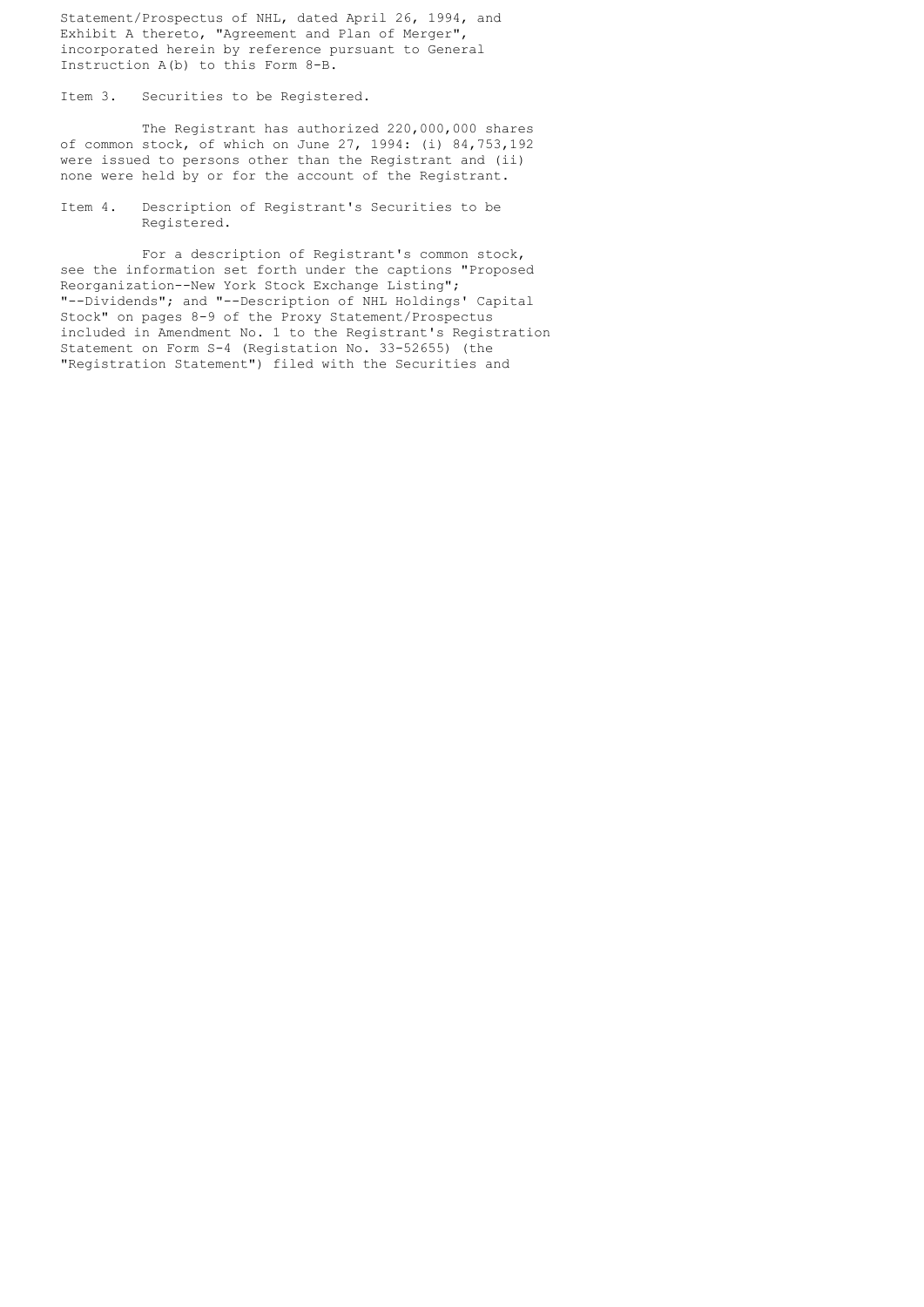Exchange Commission on April 20, 1994. Such information is incorporated herein by reference.

- Item 5. Financial Statements and Exhibits.
	- (a) Financial Statements. None
	- (b) Exhibits.
- Number Description of Document Page Number
- 2 Proxy Statement/Prospectus dated April 26, 1994 (including as Exhibit A thereto, the Agreement and Plan of Merger dated as of April 15, 1994, among the Registrant, NHL and NHL Sub Acquisition Corp.) (incorporated herein by reference to the Registration Statement)
- 3.1 Certificate of Incorporation of the Registrant (incorporated herein by reference to Exhibit 3.1 to the Registration Statement)
- 3.2 By-laws of the Registrant (incorporated herein by reference to Exhibit 3.2 to the Registration Statement)
- 21 Subsidiaries of the Registrant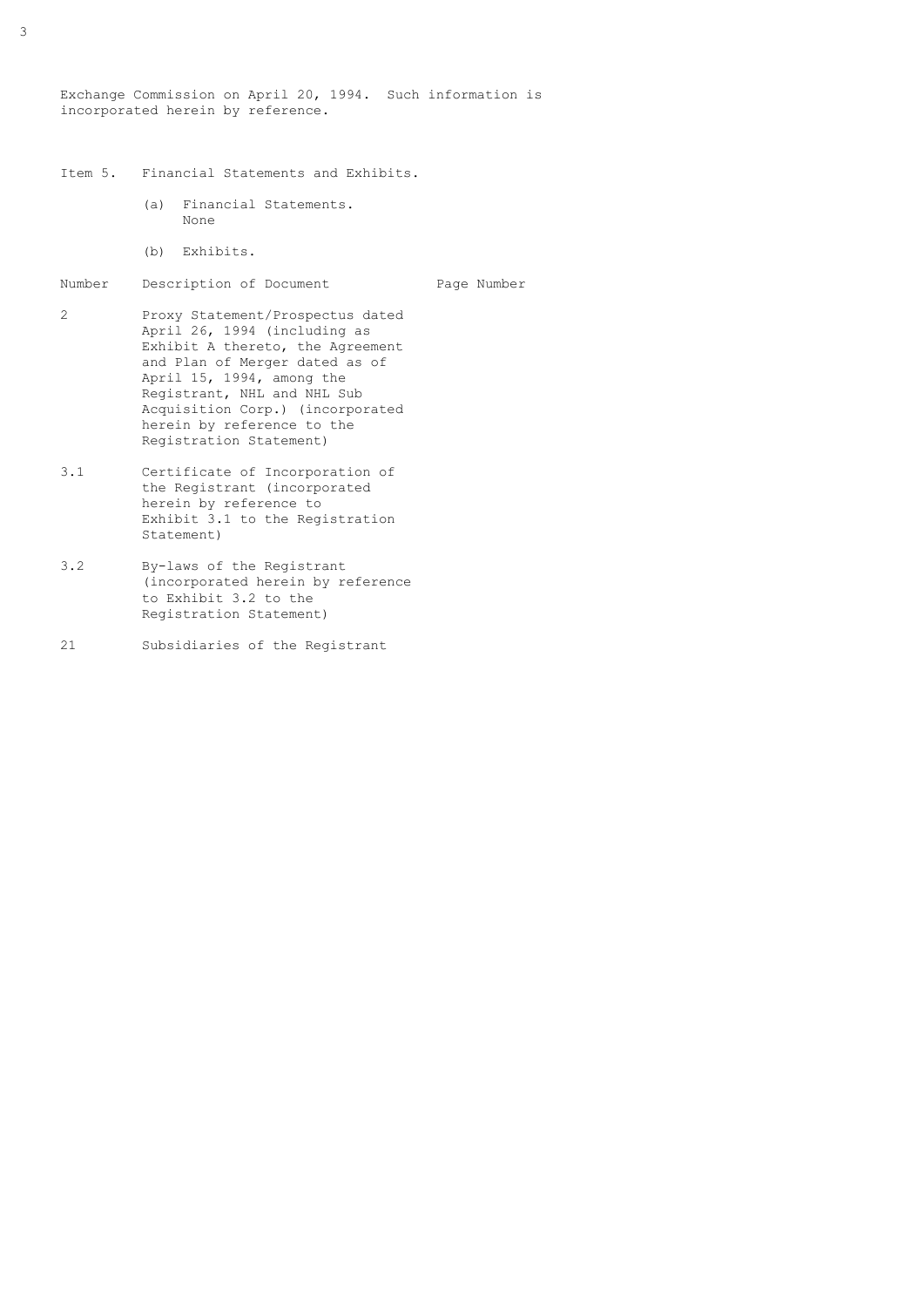## SIGNATURE

 Pursuant to the requirements of Section 12 of the Securities Exchange Act of 1934, the Registrant has duly caused this registration statement to be signed on its behalf by the undersigned, thereunto duly authorized.

 $\mathcal{L}_\text{max}$  , and the set of the set of the set of the set of the set of the set of the set of the set of the set of the set of the set of the set of the set of the set of the set of the set of the set of the set of the

 NATIONAL HEALTH LABORATORIES HOLDINGS INC.,

by /s/ Michael L. Jeub

 Name: Michael L. Jeub Title: Executive Vice President, Chief Financial Officer & Treasurer

Date: June 30, 1994